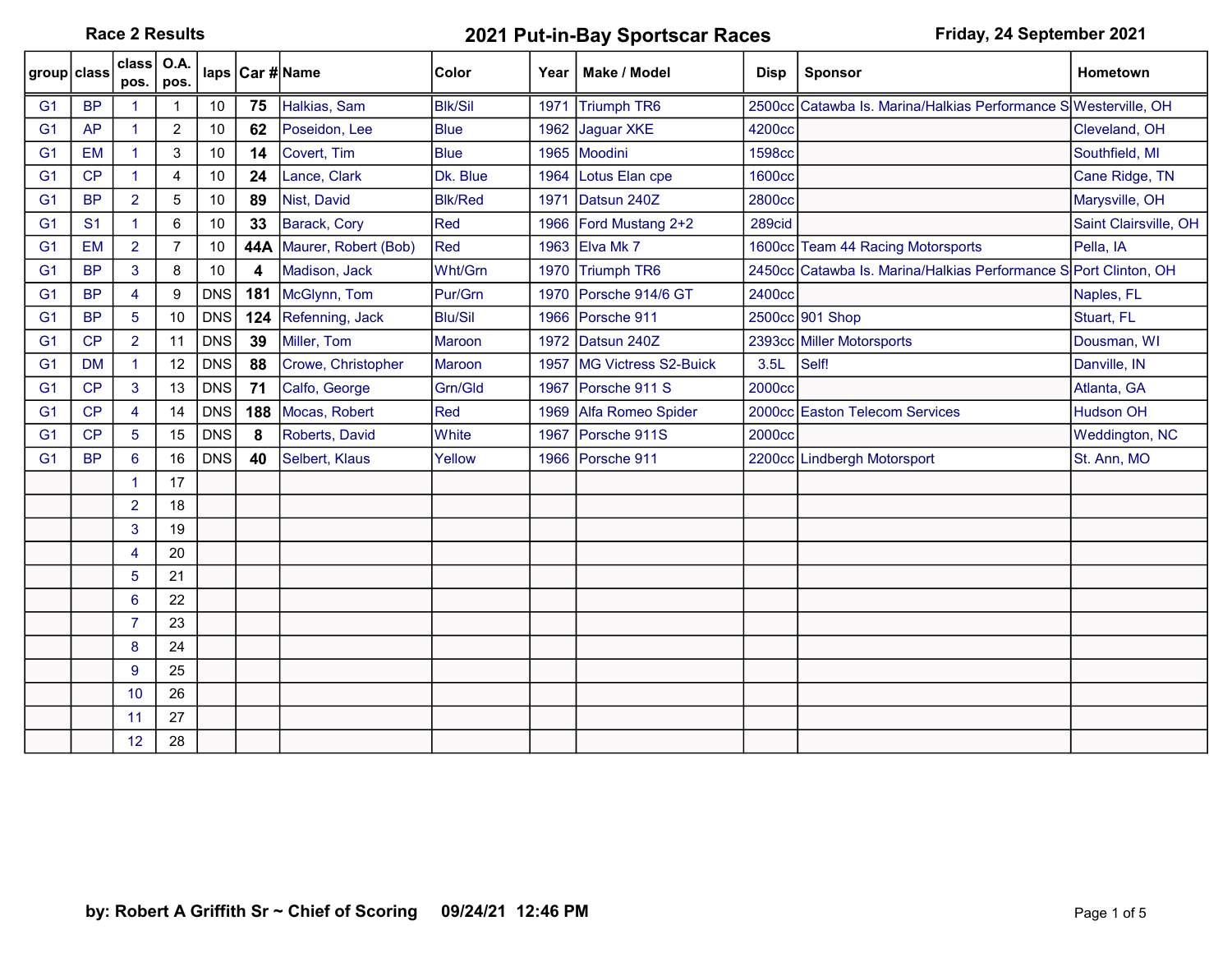Race 2 Results **2021 Put-in-Bay Sportscar Races** Friday, 24 September 2021

| ∣group class   |                | class $\overline{)$ O.A.<br>pos. | pos.           |                |              | laps Car #Name         | <b>Color</b>   | Year | Make / Model              | <b>Disp</b>   | <b>Sponsor</b>                                               | Hometown              |
|----------------|----------------|----------------------------------|----------------|----------------|--------------|------------------------|----------------|------|---------------------------|---------------|--------------------------------------------------------------|-----------------------|
| G <sub>2</sub> | <b>DP</b>      |                                  |                | 10             | 601          | <b>Gurolnick, Rick</b> | <b>Ivory</b>   | 1960 | Porsche 356 Rdstr         | <b>1600cc</b> |                                                              | Hawthorn Woods, IL    |
| G <sub>2</sub> | EP             | $\blacktriangleleft$             | $\overline{2}$ | 10             | 824          | Sukey, Jason           | <b>White</b>   | 1971 | <b>Triumph GT6</b>        |               | 1998cc JS Performance Motoring, LLC                          | Amherst, OH           |
| G <sub>2</sub> | <b>DP</b>      | $\overline{2}$                   | 3              | 10             | 68           | <b>Warner, Thomas</b>  | Yellow         | 1959 | Porsche 356A cpe          |               | 1620cc World Resource Solutions Corp.                        | Delaware, OH          |
| G <sub>2</sub> | <b>S3</b>      | $\mathbf{1}$                     | 4              | 10             | 27           | Roberts, Pete          | Red            | 1966 | <b>Ford Cortina GT/TC</b> | 1558cc ME     |                                                              | Reynoldsburg, OH      |
| G <sub>2</sub> | EP             | $\overline{2}$                   | 5              | 10             | 197          | Lynch, Brian           | Orange         | 1974 | <b>Saab Sonett</b>        | 1700cc        |                                                              | <b>Warrenville IL</b> |
| G <sub>2</sub> | EP             | 3                                | 6              | 8              | 7            | School, Mark           | White          | 1971 | <b>Saab Sonett</b>        | <b>1698cc</b> |                                                              | Appleton, WI          |
| G <sub>2</sub> | <b>S2</b>      | $\mathbf{1}$                     | 7              | $\overline{c}$ | 22           | Petrone, John          | <b>White</b>   | 1967 | Volvo 122S                |               | 1800cc The Arbor Inn at Put-in-Bay                           | Willowick, OH         |
| G <sub>2</sub> | EP             | 4                                | 8              | 1              | 97           | Vapaa, Stefan          | Yellow         | 1968 | Saab Sonett V4/rdstr      | 1500cc        |                                                              | Wilmington, DE        |
| G <sub>2</sub> | EP             | 5                                | 9              | 0              | 96           | School, David          | Yellow         | 1972 | <b>Saab Sonett</b>        | 1698cc        |                                                              | Malone, WI            |
| G <sub>2</sub> | <b>S3</b>      | $\overline{2}$                   | 10             | <b>DNS</b>     | 11           | Limber, Greg           | Lt. Green      | 1971 | <b>VW Beetle</b>          |               | 1600cc Arbor Inn. Farmers insurance, Spectro Oils Elyria, OH |                       |
| G <sub>2</sub> | S <sub>3</sub> | 3                                | 11             | <b>DNS</b>     | 67           | Reall, Jack            | Red/Gray       | 1964 | Morris Cooper S/GT5       |               | 1310cc Reall Racing                                          | Sunbury, OH           |
| G <sub>2</sub> | X(CP)          | 1.                               | 12             | <b>DNS</b>     | 48           | Selbert, Klaus'        | Yellow         |      | 1968 Porsche 911          | 1991cc        |                                                              | St. Ann, MO           |
| G <sub>2</sub> | <b>FM</b>      | 1.                               | 13             | <b>DNS</b>     | 69           | Ross, Malcolm          | <b>Blu/Yel</b> | 1957 | <b>Lotus Eleven</b>       | 1100cc        |                                                              | Columbus, OH          |
| G <sub>2</sub> | <b>FM</b>      | $\overline{2}$                   | 14             | <b>DNS</b>     | 6            | Morgan, Ray            | Yel/Blue       | 1964 | Merlyn Mk 6               |               | 1294cc Vintage Motorcar Restorations                         | Jasper, GA            |
| G <sub>2</sub> | <b>DP</b>      | 3                                | 15             | <b>DNS</b>     | 144          | Dredge, Bill           | Dk. Blue       | 1961 | Austin Healey 3000        | 3000cc        |                                                              | Mequon, WI            |
| G <sub>2</sub> | EP             | 6                                | 16             | <b>DNS</b>     | $\mathbf{2}$ | Stanford, John         | Silver         | 1965 | <b>Turner Mk III</b>      | <b>1498cc</b> |                                                              | Leo, IN               |
| G <sub>2</sub> | <b>FM</b>      | 3                                | 17             | <b>DNS</b>     | 36           | Wilson, Paul           | White          | 1957 | <b>Elva Mark II</b>       | 1220cc        |                                                              | Fairfield, VA         |
| G <sub>2</sub> | <b>S2</b>      | $\overline{2}$                   | 18             | <b>DNS</b>     | 31           | Coffin, Robert         | <b>Blue</b>    | 1973 | Mazda RX3                 |               | 1300R Tristram's Garage                                      | Dobson, NC            |
| G <sub>2</sub> | <b>S3</b>      | $\overline{4}$                   | 19             | <b>DNS</b>     | 44           | Nist, Ron              | Red            | 1964 | Mini Cooper S/GT5         |               | 1071cc Pigg Brothers Garage                                  | Delaware, OH          |
|                |                |                                  | 20             |                |              |                        |                |      |                           |               |                                                              |                       |
|                |                | $\overline{2}$                   | 21             |                |              |                        |                |      |                           |               |                                                              |                       |
|                |                | 3                                | 22             |                |              |                        |                |      |                           |               |                                                              |                       |
|                |                | $\overline{4}$                   | 23             |                |              |                        |                |      |                           |               |                                                              |                       |
|                |                | 5                                | 24             |                |              |                        |                |      |                           |               |                                                              |                       |
|                |                | 6                                | 25             |                |              |                        |                |      |                           |               |                                                              |                       |
|                |                | $\overline{7}$                   | 26             |                |              |                        |                |      |                           |               |                                                              |                       |
|                |                | 8                                | 27             |                |              |                        |                |      |                           |               |                                                              |                       |
|                |                | 9                                | 28             |                |              |                        |                |      |                           |               |                                                              |                       |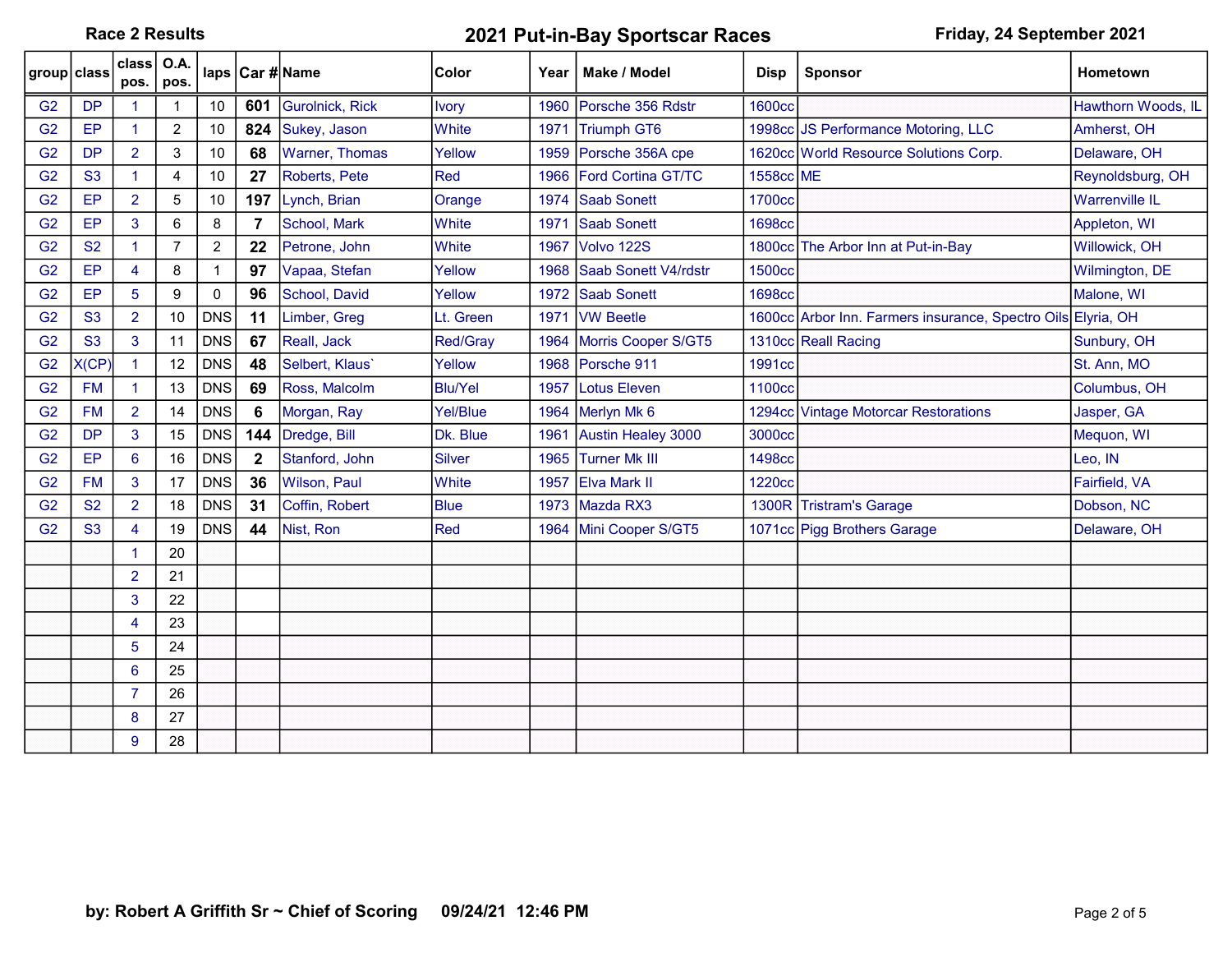Race 2 Results **2021 Put-in-Bay Sportscar Races** Friday, 24 September 2021

| group class    |           | class $\overline{)$ O.A. | pos. $ pos$ .  |              |           | laps Car #Name       | Color          | Year | Make / Model                | <b>Disp</b>   | <b>Sponsor</b>                   | Hometown            |
|----------------|-----------|--------------------------|----------------|--------------|-----------|----------------------|----------------|------|-----------------------------|---------------|----------------------------------|---------------------|
| G3             | <b>GM</b> |                          |                | 10           | 283       | Byrnes, Kurt         | <b>Black</b>   | 1951 | <b>IMG TD 1350</b>          | 1350cc        |                                  | Pittsburgh, PA      |
| G <sub>3</sub> | <b>FP</b> | $\blacktriangleleft$     | $\overline{c}$ | 10           | 10        | Henry, Sean          | Green          | 1973 | <b>Triumph Spitfire</b>     | 1500cc        |                                  | Marysville, OH      |
| G <sub>3</sub> | <b>FP</b> | $\overline{2}$           | 3              | 10           | 77        | Vogel, Jim           | Red            | 1966 | MG Midget                   |               | 1275cc Deb Vogel                 | Tallmadge, OH       |
| G <sub>3</sub> | <b>GM</b> | $\overline{2}$           | 4              | $10$         | 148       | Gibson, David        | Alloy/Red      | 1958 | <b>VAY Special</b>          |               | 1275cc Prestige Worldwide FB LLC | Fredericksburg, VA  |
| G <sub>3</sub> | <b>GM</b> | 3                        | 5              | $10$         | 776       | Ford, Manley         | <b>Blue</b>    |      | 1952 MG TD                  | <b>1500cc</b> |                                  | Middleville, MI     |
| G <sub>3</sub> | <b>GM</b> | $\overline{4}$           | 6              | 10           | 118       | Lekanka, Mark        | Red            | 1952 | <b>MGTD</b>                 | 1460cc        |                                  | Put in Bay, OH      |
| G <sub>3</sub> | <b>FP</b> | $\overline{3}$           | $\overline{7}$ | 10           | 151       | Kansa, Robert        | Yellow         | 1960 | <b>AH Sebring Sprite</b>    |               | 1275cc various                   | Akron, OH           |
| G <sub>3</sub> | <b>FP</b> | $\overline{4}$           | 8              | 10           | 81        | Lekanka, Mark        | White          | 1964 | <b>Triumph Spitfire</b>     |               | 1296cc Team Sukey Triumphs       | Grafton, OH         |
| G <sub>3</sub> | <b>FP</b> | 5 <sup>5</sup>           | 9              | 10           | 344       | Pettenski, Nik       | White          | 1959 | <b>AH Sprite</b>            | 1275cc        |                                  | Put in Bay, OH      |
| G <sub>3</sub> | FP/2      | $\blacktriangleleft$     | 10             | 9            | 38        | Oesterle, Dale       | Yellow         | 1962 | <b>Triumph Spitfire</b>     | 1450cc        |                                  | Powell, OH          |
| G <sub>3</sub> | FP/2      | $\overline{2}$           | 11             | 9            | 98        | Polimeni, Ronald     | Green          | 1959 | Volvo PV-544                |               | 1800cc Odyssey House             | Capon Bridge, WV    |
| G <sub>3</sub> | <b>FP</b> | 6                        | 12             | 9            | 94        | Goodwin, Carl        | <b>Blue</b>    | 1962 | <b>Austin Healey Sprite</b> | 1275cc        |                                  | Novelty, OH         |
| G <sub>3</sub> | FP/2      | $\mathbf{3}$             | 13             | 9            | 153       | Babb, Brad           | Yellow         | 1966 | Sunbeam Alpine              |               | 1725cc M&B Motorsports           | Whitehouse, OH      |
| G <sub>3</sub> | FP/2      | $\overline{4}$           | 14             | 9            | 02        | Reichert, Michael    | White          | 1972 | Fiat 124 Spider             | <b>1600cc</b> |                                  | Put in Bay, OH      |
| G <sub>3</sub> | <b>S4</b> |                          | 15             | 4            | 997       | McConnell, Randy     | Grn/Wht        | 1962 | <b>AUSTIN Cooper</b>        |               | 1275cc S&M MINIS                 | Lakewood, CO        |
| G <sub>3</sub> | <b>S4</b> | $\overline{2}$           | 16             | $\mathbf{1}$ | 191       | Thomas, Will         | Maroon         | 1965 | <b>Austin Mini Cooper</b>   |               | 1275cc GMT Racing                | New Fairfield, CT   |
| G <sub>3</sub> | <b>FP</b> | $\overline{7}$           | 17             | $\mathbf 0$  | 26        | Smith, Larry         | <b>Blue</b>    | 1962 | MG Midget                   |               | 1275cc Blue Tarp Racing          | Richmond, VA        |
| G <sub>3</sub> | <b>FP</b> | 8                        | 18             | <b>DNS</b>   | 64        | Sopher, Terry        | Red/Sil        | 1964 | <b>Triumph Spitfire</b>     | <b>1296cc</b> |                                  | Jacksonville, Fl    |
| G <sub>3</sub> | <b>FP</b> | 9                        | 19             | <b>DNS</b>   | 53        | Smith, David         | Red            | 1959 | <b>Austin Healey Sprite</b> |               | 1275cc Small bore racing         | Carlisle, PA        |
| G <sub>3</sub> | <b>FP</b> | 10                       | 20             | <b>DNS</b>   | 54        | Tirkala, Ferenc      | <b>White</b>   | 1971 | <b>Triumph Spitfire</b>     | <b>1296cc</b> |                                  | Covington, KY       |
| G <sub>3</sub> | FP/2      | 5                        | 21             | <b>DNS</b>   | 70        | Anderson, David      | White          | 1963 | <b>Sunbeam Alpine</b>       | 1767cc        |                                  | Rochester Hills, MI |
| G <sub>3</sub> | FP/2      | $6\phantom{1}$           | 22             | <b>DNS</b>   | 284       | Schnabel, J. Richard | White          | 1961 | MG A, Mark II               |               | 1622cc Purple Patch Motorsports  | Waynesville, NC     |
| G <sub>3</sub> | FP/2      | $\overline{7}$           | 23             | <b>DNS</b>   | 194       | Shafer, Craig        | Green          | 1959 | <b>MGA</b>                  | 1600cc none   |                                  | Somerset, PA        |
| G <sub>3</sub> | <b>S4</b> | 3                        | 24             | <b>DNS</b>   | <b>8X</b> | Christ, Thomas       | <b>Blu/Yel</b> | 1964 | Austin Mini Clubman         | 1275cc        |                                  | Columbus, OH        |
|                |           | -1                       | 25             |              |           |                      |                |      |                             |               |                                  |                     |
|                |           | $\overline{2}$           | 26             |              |           |                      |                |      |                             |               |                                  |                     |
|                |           | $\overline{3}$           | 27             |              |           |                      |                |      |                             |               |                                  |                     |
|                |           | $\overline{4}$           | 28             |              |           |                      |                |      |                             |               |                                  |                     |
|                |           | 5                        | 29             |              |           |                      |                |      |                             |               |                                  |                     |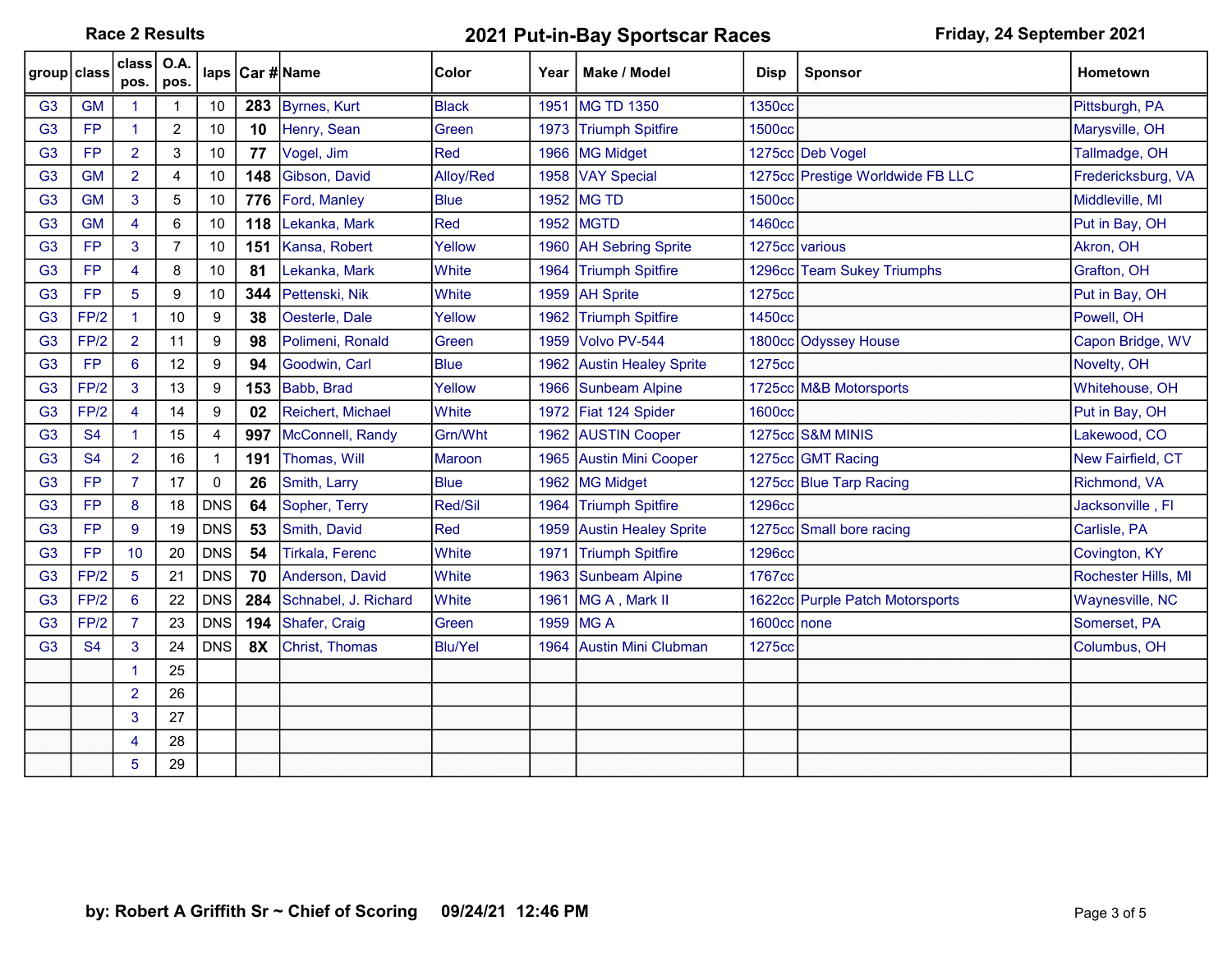Race 2 Results **2021 Put-in-Bay Sportscar Races** Friday, 24 September 2021

| group class    |           | class $\overline{)$ O.A.<br>pos. | pos.           |            |     | laps Car #Name      | <b>Color</b> |      | Year   Make / Model         | <b>Disp</b>  | <b>Sponsor</b>                                        | Hometown                    |
|----------------|-----------|----------------------------------|----------------|------------|-----|---------------------|--------------|------|-----------------------------|--------------|-------------------------------------------------------|-----------------------------|
| G <sub>4</sub> | <b>HP</b> | $\blacktriangleleft$             |                | 10         | 61  | Petkovic, Joseph    | White        | 1961 | <b>Austin Healey Sprite</b> | <b>948cc</b> |                                                       | <b>Highland Heights, OH</b> |
| G <sub>4</sub> | <b>HP</b> | $\overline{2}$                   | $\overline{c}$ | 10         | 9   | Kelly, Don          | <b>Blue</b>  | 1961 | Austin Healey Sprite Mk I   | <b>948cc</b> |                                                       | Rapid City, MI              |
| G <sub>4</sub> | <b>GP</b> | $\blacktriangleleft$             | 3              | 10         | 17  | Besst, Scott        | Yel/Blk      | 1959 | Morgan 4/4                  |              | 1368cc Malvernlane Vintage                            | New Orleans, La             |
| G <sub>4</sub> | <b>S5</b> |                                  | 4              | 9          | 60  | Payne, Ken'         | Green        |      | 1960 Saab 93                | <b>850cc</b> | <b>TOM COX/Vintage SAAB Racing Group</b>              | Simpsonville, SC            |
| G <sub>4</sub> | <b>S5</b> | $\overline{2}$                   | 5              | 9          | 93  | Winker, Tim         | <b>Black</b> |      | 1960 Saab 93F               | <b>850cc</b> | Vintage Ice And Gravel Rallye Racing Asso Saginaw, MN |                             |
| G <sub>4</sub> | <b>GP</b> | $\overline{2}$                   | 6              | <b>DNS</b> | 73  | Besst, James        | Grn/Gld      |      | 1958 Morgan 4/4             | 1340cc       |                                                       | Grove City, OH              |
| G <sub>4</sub> | <b>HM</b> | $\mathbf{1}$                     | 7              | <b>DNS</b> | 675 | Clemens, Kevin      | Red          | 1956 | Jabro 750                   | <b>750cc</b> | <b>HMOD</b>                                           | Warwick, RI                 |
| G <sub>4</sub> | <b>HM</b> | $\overline{2}$                   | 8              | <b>DNS</b> | 91  | Campbell, Richard   | Red          |      | 1959 Voigt/Crosley          | <b>750cc</b> |                                                       | Larchmont, NY               |
| G <sub>4</sub> | <b>HM</b> | 3                                | 9              | <b>DNS</b> | 57  | Vapaa, Stefan'      | <b>White</b> |      | 1959 Saab Quantum Two       | <b>750cc</b> |                                                       | Wilmington, DE              |
| G <sub>4</sub> | <b>HM</b> | $\overline{4}$                   | 10             | <b>DNS</b> | 99  | Marquardt, Kurt     | Wht/Grn      | 1957 | <b>Jabro Saab</b>           | <b>850cc</b> |                                                       | South Bend, IN              |
| G <sub>4</sub> | <b>HP</b> | 3                                | 11             | <b>DNS</b> | 417 | Brown, Richard      | Red/Wht      |      | 1960 Austin Healey Sprite   | 998cc        |                                                       | Hampton Bays, NY            |
| G <sub>4</sub> | <b>S5</b> | 3                                | 12             | <b>DNS</b> | 251 | Christ Sr., Charles | Orange       |      | 1960 Saab 93F               | 850cc        | <b>Tomte Racing</b>                                   | Orwigsburg, PA              |
|                |           | $\blacktriangleleft$             | 13             |            |     |                     |              |      |                             |              |                                                       |                             |
|                |           | $\overline{2}$                   | 14             |            |     |                     |              |      |                             |              |                                                       |                             |
|                |           | 3                                | 15             |            |     |                     |              |      |                             |              |                                                       |                             |
|                |           | $\overline{4}$                   | 16             |            |     |                     |              |      |                             |              |                                                       |                             |
|                |           | $5\phantom{.0}$                  | 17             |            |     |                     |              |      |                             |              |                                                       |                             |
|                |           | $6\phantom{1}$                   | 18             |            |     |                     |              |      |                             |              |                                                       |                             |
|                |           | $\overline{7}$                   | 19             |            |     |                     |              |      |                             |              |                                                       |                             |
|                |           | 8                                | 20             |            |     |                     |              |      |                             |              |                                                       |                             |
|                |           | 9                                | 21             |            |     |                     |              |      |                             |              |                                                       |                             |
|                |           | 10                               | 22             |            |     |                     |              |      |                             |              |                                                       |                             |
|                |           | 11                               | 23             |            |     |                     |              |      |                             |              |                                                       |                             |
|                |           | 12                               | 24             |            |     |                     |              |      |                             |              |                                                       |                             |
|                |           | 13                               | 25             |            |     |                     |              |      |                             |              |                                                       |                             |
|                |           | 14                               | 26             |            |     |                     |              |      |                             |              |                                                       |                             |
|                |           | 15                               | 27             |            |     |                     |              |      |                             |              |                                                       |                             |
|                |           | 16                               | 28             |            |     |                     |              |      |                             |              |                                                       |                             |